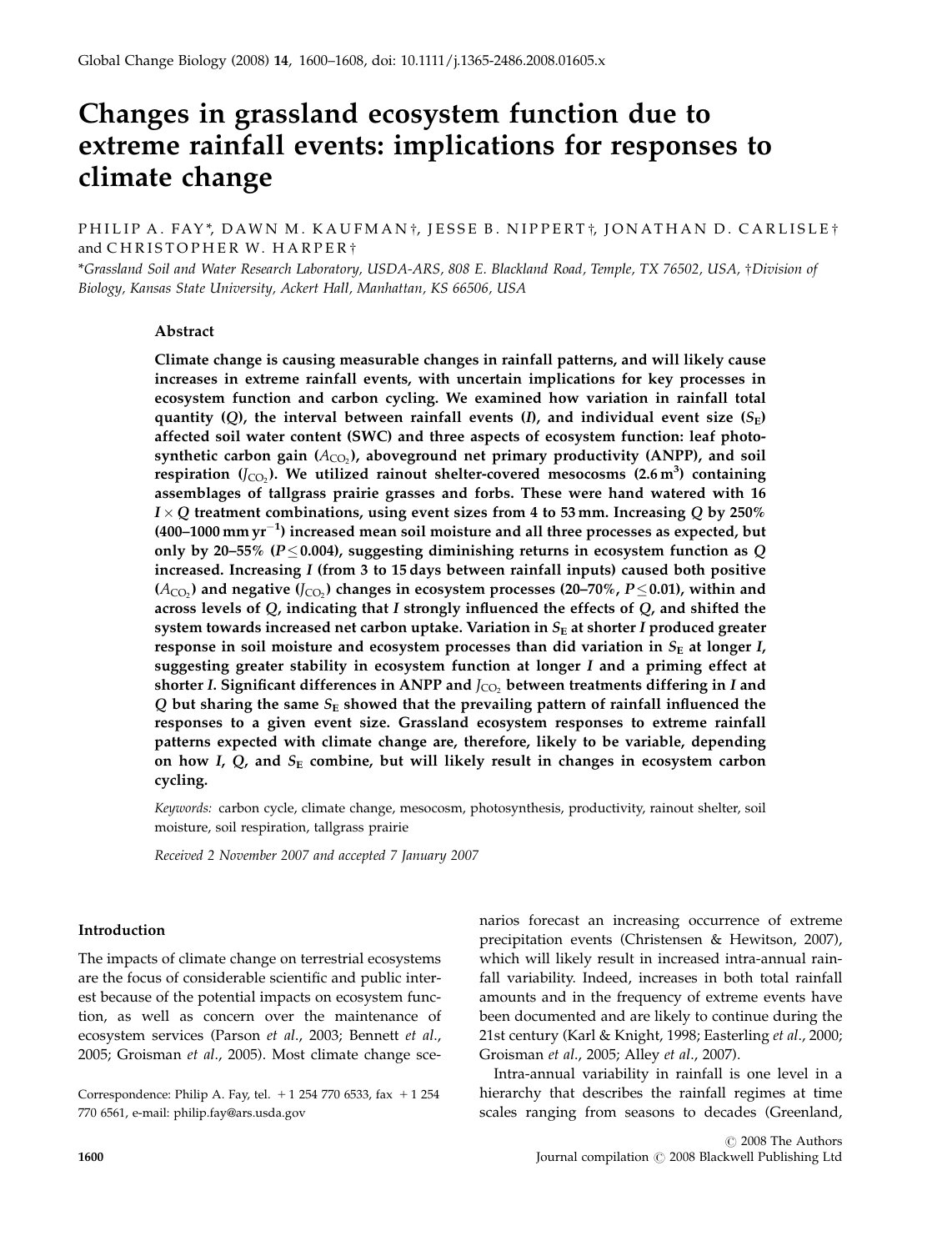1999; Goodin et al., 2002). Each level plays an important role in ecosystem function, and interannual variability in total rainfall quantity, Q, has been the most extensively studied (Weltzin & McPherson, 2003). However, intra-annual variation in individual event size,  $S_{E}$ , and the interval between individual events, I, more closely matches the time scales (days to weeks) most relevant to the plant and microbial processes regulating productivity and carbon cycling (Schwinning & Sala, 2004). Variation at this scale is considerably less well understood. For example, many studies demonstrated the importance of pulsed events for photosynthesis, soil respiration, decomposition, and other ecosystem processes (Ogle & Reynolds, 2004), but only recently have field experiments begun to show that a pattern of increased intra-seasonal variability alters rates of ecosystem processes compared with less variable conditions (Knapp et al., 2002; Fay et al., 2003; Loik, 2007; Maestre & Reynolds, 2007).

The magnitude and direction of responses to variation in I and  $S_{\rm E}$  may depend on several factors, including the threshold event size for different ecosystem processes (Ogle & Reynolds, 2004), total rainfall (i.e. Q; Weltzin & McPherson, 2003), topoedaphic factors (Swemmer et al., 2007), the abundance and variability of other limiting resources (e.g. N; Maestre & Reynolds, 2007), and species and life stage (Lundholm & Larson, 2004; Swemmer et al., 2006). In addition, antecedent patterns in rainfall and soil moisture may either prime or inhibit responses of ecosystem processes (Loik, 2007; Sponseller, 2007), potentially leading to differential responses among key ecosystem processes controlling C cycling (Schwinning & Sala, 2004; Potts et al., 2006). However, general models of these responses have not yet emerged.

We conducted an experiment to examine the possible impacts of extreme rainfall events on key aspects of carbon cycling in experimental grasslands composed of  $C_4$  grasses and  $C_3$  forbs and legumes in a novel rainfall manipulation facility in NE Kansas, USA (Fig. 1). The experiment focused on three primary questions. (1) How does the effect of variation in  $I$  differ with  $Q$ ? This question addresses the hierarchical relationship between intra- and interannual rainfall variability. (2) Do ecosystem processes respond similarly to variation in I,  $Q$ , and  $S_{E}$ ? This question addresses the effects of rainfall variability on the balance among pools and fluxes of carbon. (3) How do ecosystem processes respond to the same  $S_{\rm E}$  produced by different  $I/Q$  combinations? This question addresses how ecosystem function may be primed, or inhibited, by the overall pattern of variability. To answer these questions, we measured the responses in soil water content (SWC) and three key processes involved in ecosystem function and C cycling:



Fig. 1 The Rainfall Mesocosm facility at the Konza Prairie Biological Station in NE Kansas, USA, showing a 400 mm yr<sup>-1</sup> mesocosm (left) and an adjacent  $1000$  mm  $\text{yr}^{-1}$  mesocosm (right).

(1) leaf-level photosynthesis  $(A<sub>CO</sub>)$  in the dominant  $C<sub>4</sub>$ grass, Andropogon gerardii, (2) aboveground net primary production (ANPP), and (3) soil  $CO<sub>2</sub>$  efflux from autotrophic + heterotrophic respiration  $(J<sub>CO</sub>)$  to varying I at four levels of  $Q$ , using a range of modest to extreme  $S_{E}$ . These ecosystem processes represent the primary flux of  $CO_2$  into the system  $(A_{CO_2})$ , the annual flux of C through the vegetation as represented by current year aboveground plant biomass (ANPP), and the primary flux of  $CO<sub>2</sub>$  out of the system and into the atmosphere  $(J_{CO_2})$ . Our primary hypothesis was that more extreme events (longer I and/or larger  $S_E$ ) would cause declines in  $A_{CO}$ , ANPP, and  $J_{CO}$ , due to the inhibitory effects of amplified soil moisture variability on biological activity (Fay et al., 2003). Grassland systems are ideal for this research because they respond rapidly to resource manipulations, are often highly productive and speciesrich, cover 40% of US land area, and are a globally important agroecological resource. Extreme rainfall events may be especially important drivers of ecosystem function in grasslands, where in most years evapotranspiration exceeds rainfall.

# Methods

This study was conducted in the Rainfall Mesocosm facility at the Konza Prairie Biological Station, a Long-Term Ecological Research site in Kansas, USA (39.1°N, 96.9°W). The facility contains  $64-2.6 \text{ m}^3$  mesocosms; for this study, each mesocosm was assigned to one of the 16 watering treatments:  $I = 3$ , 6, 10, or 15-day dry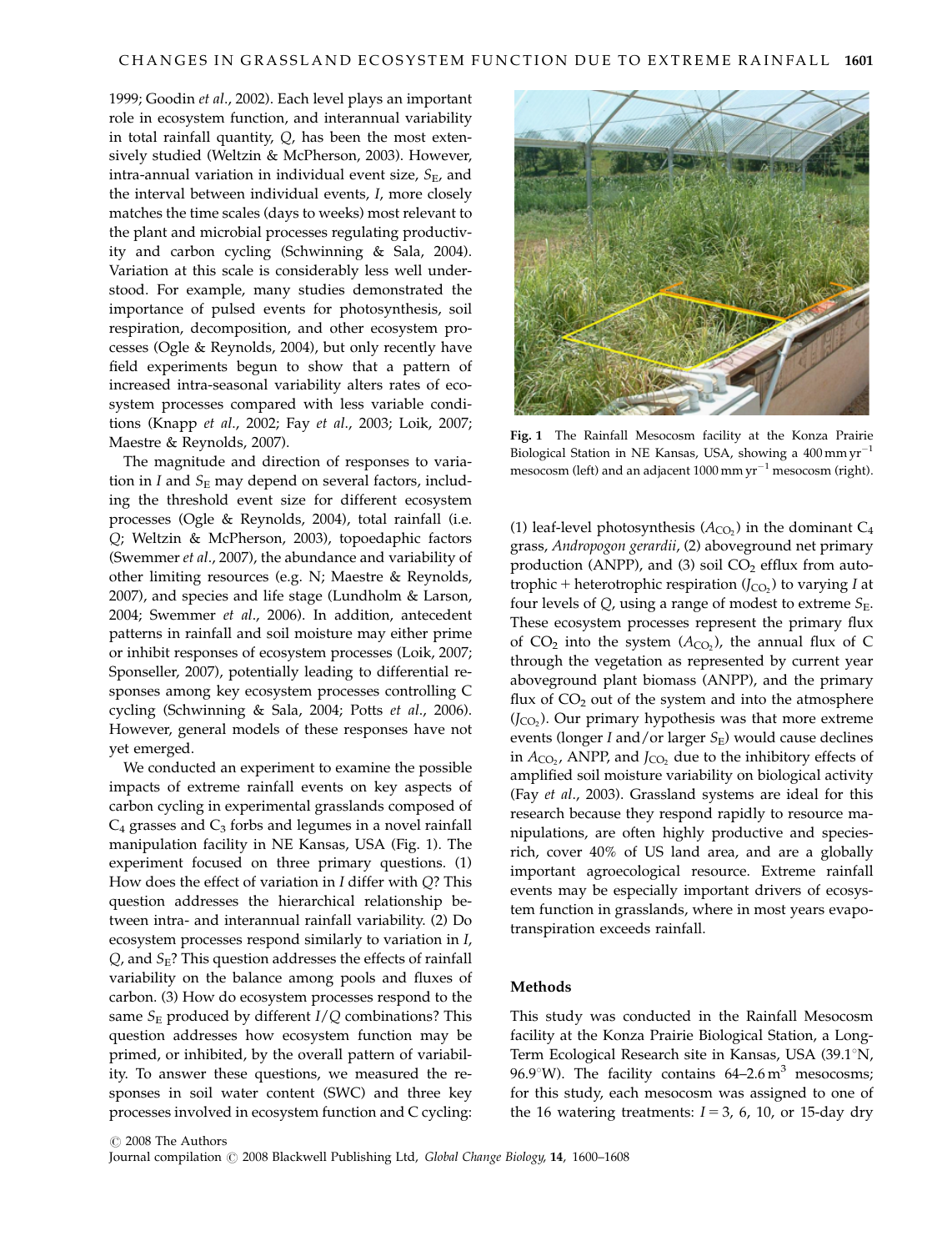|                                      | Interval<br>$(I, \text{days})$ | Water applications                                 |                        | Soil water content*                     |       |                       |       |
|--------------------------------------|--------------------------------|----------------------------------------------------|------------------------|-----------------------------------------|-------|-----------------------|-------|
| Quantity<br>$(Q, \text{mm yr}^{-1})$ |                                | Event size<br>$(S_{\rm E}, \text{mm})$             | No. of water<br>events | $\sum$ Water<br>input (mm) <sup>†</sup> | CV(%) | Amplitude<br>$(\%)\S$ | CV(%) |
| 400                                  | 3                              | 4.3                                                | 50                     | 214.4                                   | 141.2 | 3.86                  | 13.63 |
| 400                                  | 6                              | 8.6                                                | 25                     | 214.7                                   | 223.5 | 9.25                  | 13.89 |
| 400                                  | 10                             | 14.3                                               | 15                     | 215.8                                   | 300.3 | 16.31                 | 16.55 |
| 400                                  | 15                             | 21.4                                               | 10                     | 214.6                                   | 374.1 | 24.15                 | 21.94 |
| 600                                  | 3                              | 6.4                                                | 50                     | 325.6                                   | 141.9 | 4.12                  | 15.94 |
| 600                                  | 6                              | 12.9                                               | 25                     | 322.3                                   | 223.5 | 13.69                 | 13.33 |
| 600                                  | 10                             | 21.4                                               | 15                     | 325.5                                   | 300.9 | 20.23                 | 18.00 |
| 600                                  | 15                             | 32.1                                               | 10                     | 321.7                                   | 374.1 | 27.34                 | 20.15 |
| 800                                  | 3                              | 8.6                                                | 50                     | 428.9                                   | 141.2 | 5.53                  | 11.22 |
| 800                                  | 6                              | 17.1                                               | 25                     | 427.0                                   | 223.7 | 12.38                 | 13.17 |
| 800                                  | 10                             | 28.6                                               | 15                     | 428.9                                   | 299.9 | 24.17                 | 16.66 |
| 800                                  | 15                             | 42.9                                               | 10                     | 428.6                                   | 374.1 | 25.86                 | 18.23 |
| 1000                                 | 3                              | 10.7                                               | 50                     | 537.0                                   | 141.2 | 5.04                  | 12.40 |
| 1000                                 | 6                              | 21.4                                               | 25                     | 537.1                                   | 223.5 | 12.45                 | 12.00 |
| 1000                                 | 10                             | 35.7                                               | 15                     | 536.7                                   | 299.9 | 26.50                 | 17.03 |
| 1000                                 | 15                             | 53.6                                               | 10                     | 536.0                                   | 374.1 | 29.40                 | 17.65 |
|                                      |                                | Konza growing season mean 1983-2001 (April-August) |                        |                                         |       |                       |       |
| 835                                  | 6.4                            | 17.8                                               | 27.7                   | 493.3                                   | 300.2 |                       |       |

Table 1 Summary statistics describing the 16 watering treatments and temporal variability in the soil water content (SWC)

\*SWC values are for the complete watering cycles between 6 June and 3 September, the months of most rapid growth and biomass accumulation.

Total water input is for the beginning of the growing season through peak aboveground biomass (April 7 through September 3, 2004).

zCalculated using a value of 0 mm for days without water inputs.

§Mean percent decrease in SWC per watering cycle.

}Calculated from daily mean SWC values.

periods crossed with  $Q$  = 400, 600, 800, or 1000 mm  $\rm{yr}^{-1}$ in a randomized complete block design  $(n = 4)$ mesocosms trt $^{-1}$ ).  $S_{\rm E}$  ranged from 4 to 53 mm per water application. The association between I,  $Q$ , and  $S_E$  is presented in Table 1. These levels of  $I$ ,  $Q$ , and  $S_E$ bracketed current rainfall regimes in grasslands of the US Central Plains, likely encompassed most future rainfall scenarios (Alley et al., 2007), and created a realistic pattern and range of variability in soil moisture (Fig. 2a and b; Porporato et al., 2006). The rainfall treatments were initiated in April 2004, and applied with a metered hand sprayer, using water from an onsite well. Water was applied at the soil surface, so there were no losses to canopy interception or runoff. Seventyfive percent of the assigned Q were applied during the growing season (April–October), reflecting the typical seasonal distribution of rainfall in this region.

The mesocosms were constructed of plastic-lined wood, and arranged in two,  $2 \times 16$  arrays underneath an  $11 \times 25$  m rainout shelter (Rainbow Plus, Stuppy Greenhouse Manufacturing Inc., North Kansas City, MO, USA). The shelter had open walls and ends, eaves 2.4 m high to maximize air movement and heat dissipation, and a roof of clear corrugated polycarbonate (DynaGlas Plus, SPS International, San Jose, CA, USA) that allowed >90% light transmission. Each mesocosm housed a  $1.44 \text{ m}^2 \times 1.8 \text{ m}$  deep reconstructed soil profile that was planted in April 2003 with seeds of three  $C_4$ perennial warm season grasses, A. gerardii, Schizachyrium scoparium, and Sorghastrum nutans; greenhouse propagated seedlings of seven forbs, Asclepias tuberosa, Aster ericoides, Echinacea angustifolia, and Liatris punctata; and legumes, Amorpha canescens, Lespedeza capitata, and Psoralea tenuiflora. The species were planted in an identical spatial arrangement to minimize initial differences in species interactions across treatments. The mesocosms were watered as needed during plant establishment.

SWC was determined in the top 30 cm of the soil profile in each mesocosm every 2 h during the study using three-rod waveguides connected to an automated time domain reflectometry system (TDR 100, Campbell Scientific, Logan, UT, USA).

 $A_{CO<sub>2</sub>}$  of A. gerardii was measured in mid-July (2004), a critical period in the growing season when this species achieves maximum vegetative growth. A. gerardii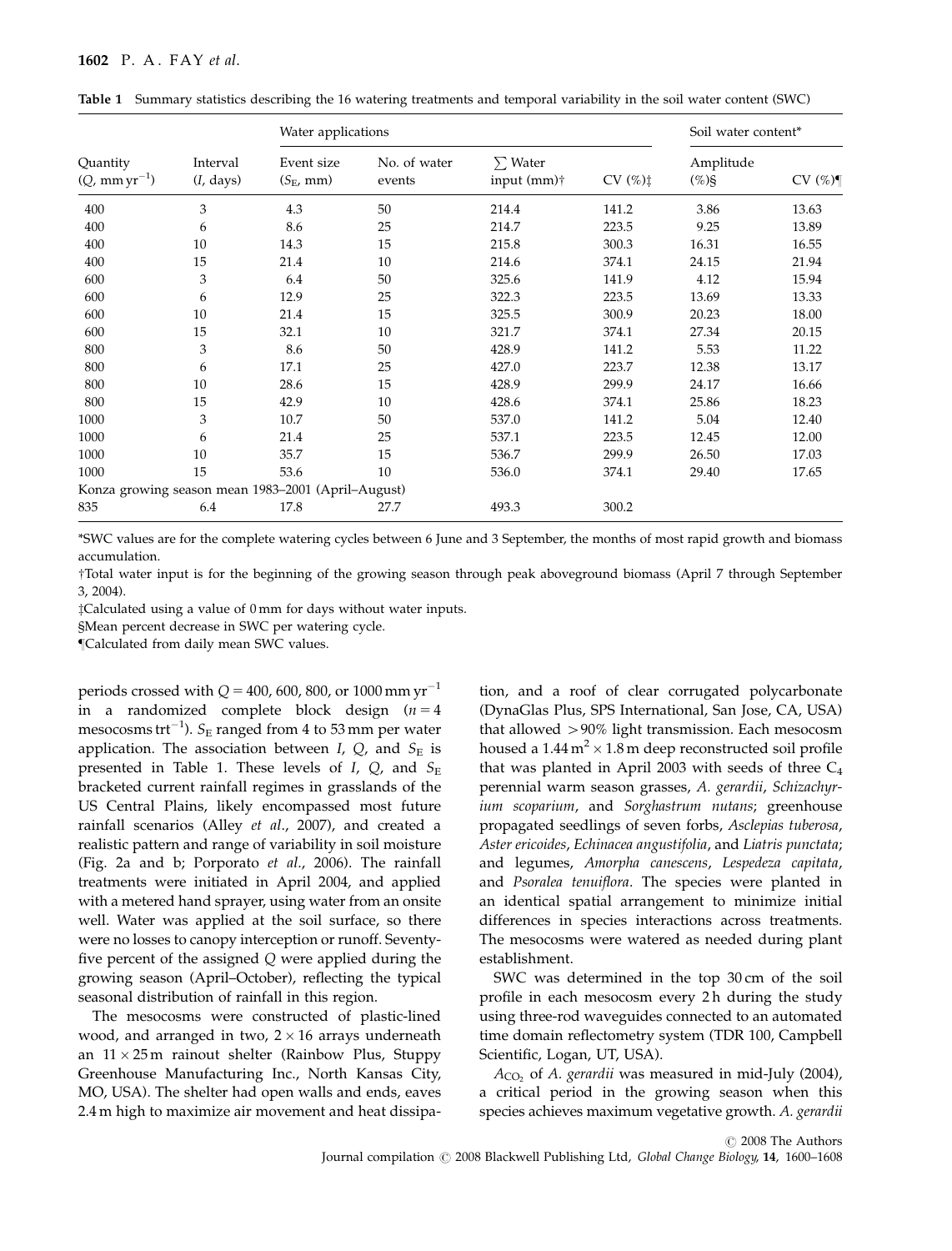

Fig. 2 Soil water content and ecosystem processes. (a, b) Growing season time courses of mean soil water content for the four Q treatments in mesocosms watered at 3 or 15-day intervals. (c–f) Means of soil water content,  $A_{CO}$ , ANPP, and  $J_{CO}$ , by I averaged over the four Q treatments. (g, h) Means of ANPP and  $J_{CO_2}$  for the 16  $I \times Q$  treatments. Error bars denote  $\pm 1$  SE of the mean.

accounts for a large fraction of the biomass in tallgrass prairie and in the mesocosm species assemblages. Leaves were measured under wet (1 day after watering) and dry (1 day before the next watering) conditions for each interval treatment with an infrared gas analyzer (LiCor 6400, Li-COR Biosciences, Lincoln, NE, USA) using a blue-red (85:15) light source providing  $1500 \,\mathrm{\upmu}$ mol m $^{-2} \mathrm{s}^{-1}$  illumination. Each measurement used two to three fully expanded upper canopy leaves from two different tillers of typical size and vigor, with two soil measurements per mesocosm per day con-

ducted between 1000 and 1400 CDT. Data presented here are the average of the wet and dry measurements.

ANPP was quantified at peak growing season biomass (late summer 2004) by clipping aboveground plant biomass from three  $0.1 \text{ m}^2$  quadrats per mesocosm, sorting to species, and weighing after drying to constant mass. All previous year aboveground standing dead biomass was removed just before the beginning of the growing season (April 2004), so ANPP could be directly determined from the aboveground biomass.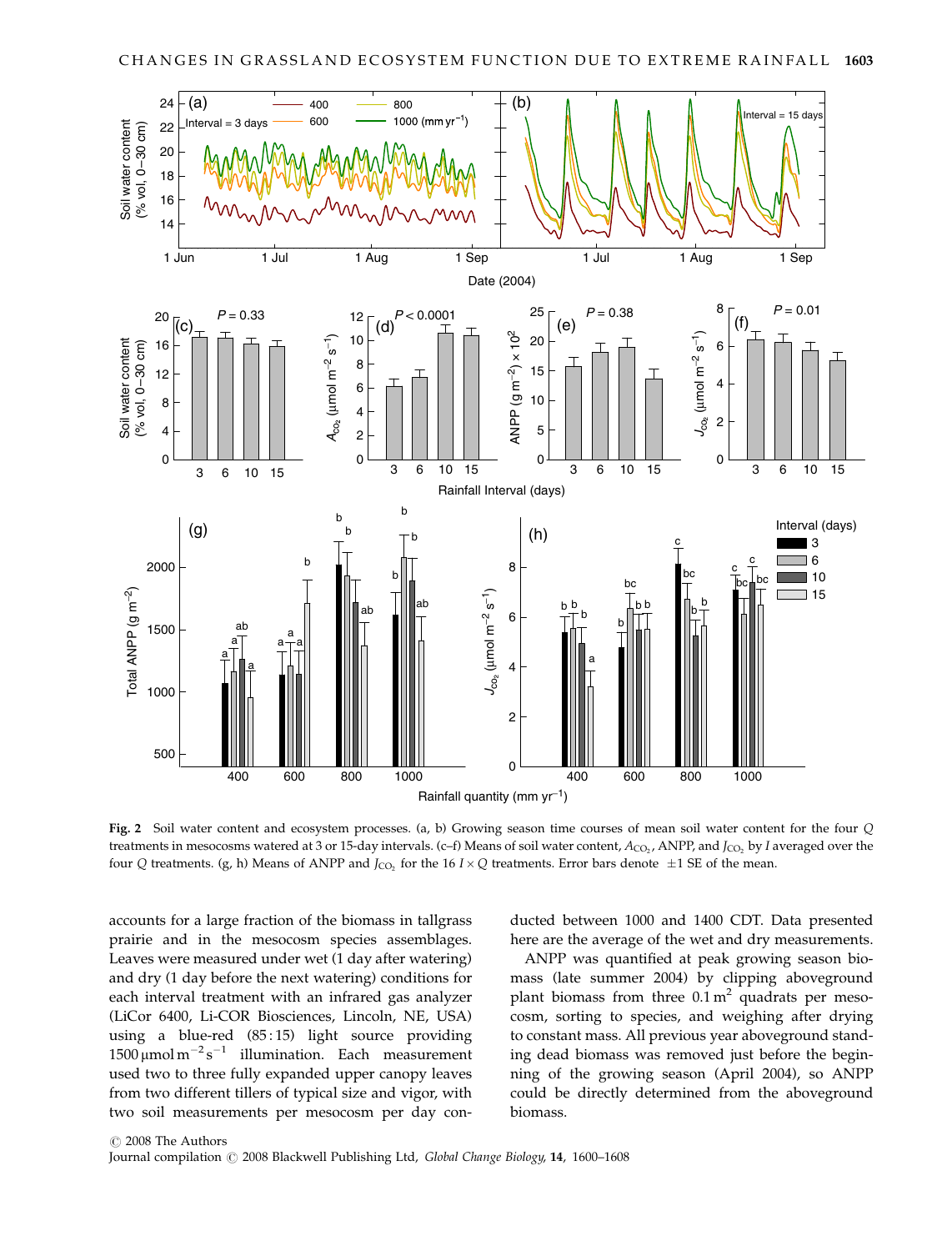$J_{\text{CO}}$ , was measured eight times during May–September 2004 with a portable infrared gas analyzer (LI-6200, Li-COR Inc.) and an  $850 \text{ cm}^3$  soil chamber with sampling area of 40.7 cm<sup>2</sup>. The chamber was placed on PVC collars (1.7 cm height, 8 cm diameter) to reduce disturbance and spatial variation in  $I_{CO2}$  between sample dates. For a measurement, chamber  $[CO<sub>2</sub>]$  was reduced below ambient  $\left( < 360$  ppm) before placing the chamber, and once the rate of  $[CO<sub>2</sub>]$  increase stabilized (usually  $\leq$ 1 min), J<sub>CO2</sub> was sampled over a 20 s interval. Measurements were taken from two collars per mesocosm on each sample date.

Statistical analyses of soil moisture and the ecosystem processes were conducted in SAS v 9.1 (SAS Institute, Cary, NC, USA), using the PROC MIXED method of maximum likelihood estimation (Littell et al., 1996). The analyses were conducted using a randomized complete blocks model to examine the main effects and interactions of  $I$  and  $Q$ , and using an analysis of covariance model with unequal slopes (I as main effect,  $S_E$  as covariate) to examine how the sensitivity of ecosystem processes to changing  $S_E$  differed among the I treatments. ANOVA results are presented in Table 2.

## Results

The watering treatments caused large effects on soil moisture dynamics. Increasing I from 3 to 15 days caused a sixfold increase in the mean amplitude of change in SWC between watering events and a 50% increase in the CV of SWC  $(P<0.0001$ ; Fig. 2a and b, Table 1), indicating that longer I strongly increased the variability in 0–30 cm SWC. In addition, longer I caused a small, statistically nonsignificant decrease in mean growing season SWC (7%  $P = 0.33$ ; Fig. 2c). In contrast, Q set the overall level of SWC, but had much less effect on temporal variability. As Q increased from 400 to  $1000$  mm yr<sup>-1</sup> (a 250% change), the mean growing season SWC increased by only 20%  $(P<0.0043$ ; Table 3), accompanied by only a modest increase in the amplitude of SWC ( $P = 0.0007$ ) and no effect on the CV of SWC ( $P = 0.12$ ). No significant  $I \times Q$  effects on SWC means or variability were detected  $(P = 0.41-0.98)$ .

The watering treatments caused substantial, and sometimes opposing, effects on ecosystem processes. With longer I,  $A_{CO}$ , at peak growth in A. gerardii increased  $>70\%$  (P<0.0001), ANPP showed no statistically significant response ( $P = 0.38$ ), whereas growing

| Table 2 Analysis of variance (ANOVA) and analysis of covariance (ANCOVA) statistics for the effects of rainfall interval (I) and total |  |
|----------------------------------------------------------------------------------------------------------------------------------------|--|
| annual quantity (Q) on soil water content means and variability, and the ecosystem function metrics in grassland mesocosms             |  |

| <b>ANOVA</b>                                       |                              |                  |            | <b>ANCOVA</b>       |        |                  |            |
|----------------------------------------------------|------------------------------|------------------|------------|---------------------|--------|------------------|------------|
| Effect                                             | $\mathrm{d}\mathrm{f}$       | $\boldsymbol{F}$ | $P$ -value | Effect              | df     | $\boldsymbol{F}$ | $P$ -value |
|                                                    | Amplitude (% of maximum SWC) |                  |            |                     |        |                  |            |
| Ι                                                  | 3,43                         | 77.82            | < 0.0001   |                     |        |                  |            |
| Q                                                  | 3,43                         | 6.84             | 0.0007     |                     |        |                  |            |
| $I\times Q$                                        | 9,43                         | 1.06             | 0.4118     |                     |        |                  |            |
| SWC CV                                             |                              |                  |            |                     |        |                  |            |
| Ι                                                  | 3,43                         | 13.30            | < 0.0001   |                     |        |                  |            |
| Q                                                  | 3,43                         | 2.09             | 0.1162     |                     |        |                  |            |
| $I\times Q$                                        | 9,43                         | 0.60             | 0.7904     |                     |        |                  |            |
| SWC (volumetric, %)                                |                              |                  |            |                     |        |                  |            |
| $\boldsymbol{I}$                                   | 3,40                         | 5.13             | 0.3298     | Ι                   | 4,32.6 | 42.95            | < 0.0001   |
| Q                                                  | 3,40                         | 1.18             | 0.0043     | $I\times S_{\rm E}$ | 4,48.1 | 4.84             | 0.0023     |
| $I\times Q$                                        | 9,40                         | 0.23             | 0.9881     |                     |        |                  |            |
| $A_{\rm CO_2}~(\mu\rm mol\,m^{-2}\,s^{-1})$        |                              |                  |            |                     |        |                  |            |
| Ι                                                  | 3,42                         | 13.35            | < 0.0001   | Ι                   | 4,36.1 | 1.68             | 0.1750     |
| Q                                                  | 3,42                         | 6.64             | 0.0009     | $I\times S_{\rm E}$ | 4,46.1 | 34.52            | < 0.0001   |
| $I \times Q$                                       | 9,42                         | 0.61             | 0.7845     |                     |        |                  |            |
| ANPP $(g m^{-2})$                                  |                              |                  |            |                     |        |                  |            |
| I                                                  | 3,47                         | $0.88\,$         | 0.4597     | $\boldsymbol{I}$    | 4,47   | 2.11             | 0.0940     |
| Q                                                  | 3,47                         | 12.20            | < 0.0001   | $I\times S_{\rm E}$ | 4,47   | 26.49            | < 0.0001   |
| $I\times Q$                                        | 9,47                         | 2.00             | 0.0602     |                     |        |                  |            |
| $J_{CO_2}$ (µmol m <sup>-2</sup> s <sup>-1</sup> ) |                              |                  |            |                     |        |                  |            |
| I                                                  | 3,45                         | 4.08             | 0.0120     | I                   | 4,48   | 1.51             | 0.2145     |
| Q                                                  | 3,45                         | 11.93            | < 0.0001   | $I\times S_{\rm E}$ | 4,48   | 40.62            | < 0.0001   |
| $I\times Q$                                        | 9,45                         | 3.02             | 0.0066     |                     |        |                  |            |

 $\odot$  2008 The Authors Journal compilation  $\odot$  2008 Blackwell Publishing Ltd, Global Change Biology, 14, 1600–1608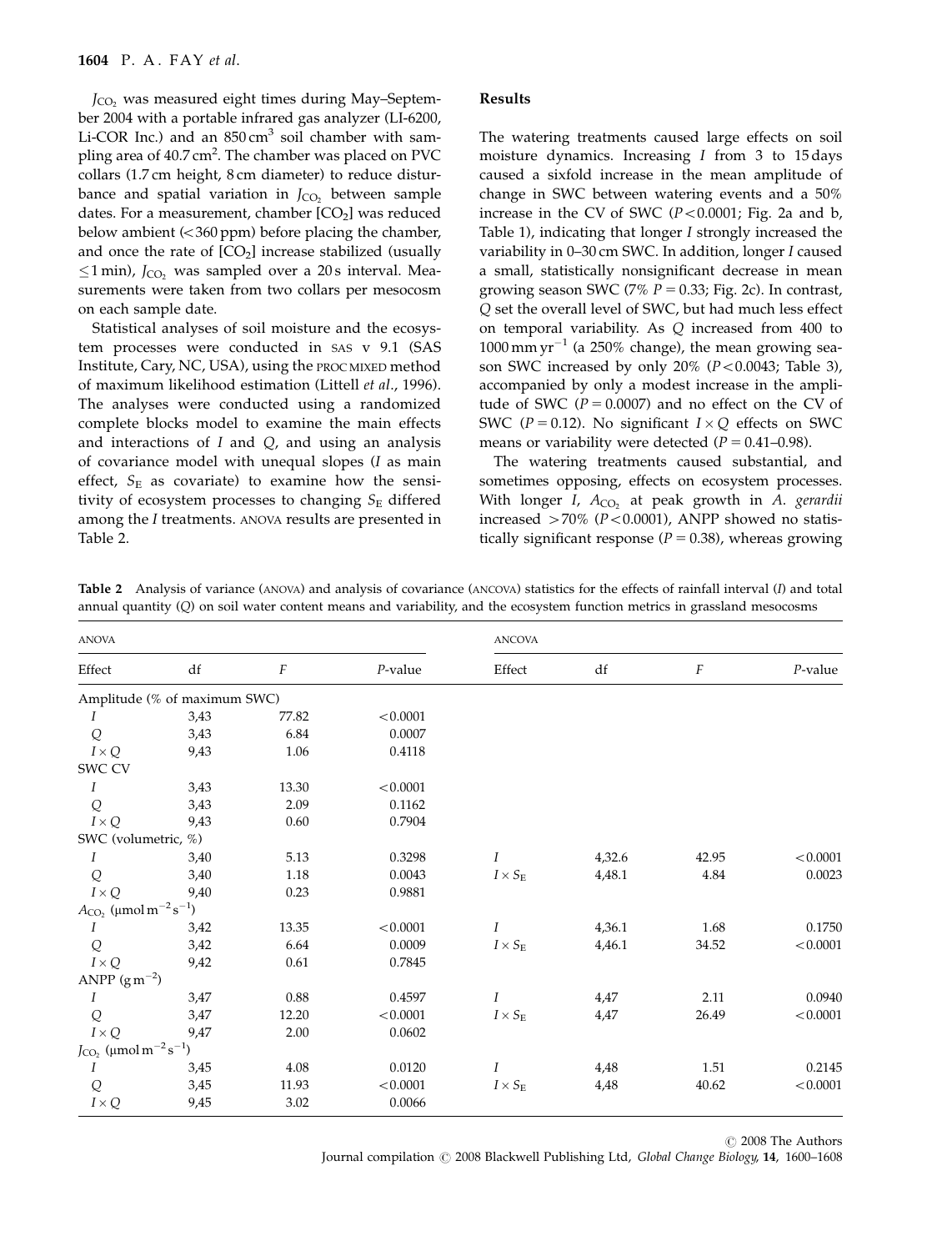| Q<br>$(mm yr^{-1})$ | SWC $(\%)$       | Amplitude $(\%)$ | CV(%)          | $A_{CO2}$<br>( $\mu$ mol m <sup>-2</sup> s <sup>-1</sup> ) | ANPP $(g m^{-2})$ | JCO <sub>2</sub><br>( $\mu$ mol m <sup>-2</sup> s <sup>-1</sup> ) |
|---------------------|------------------|------------------|----------------|------------------------------------------------------------|-------------------|-------------------------------------------------------------------|
| 400                 | $14.93 + 0.78$   | $0.026 + 0.003$  | $16.50 + 1.72$ | $6.92 \pm 0.67$                                            | $1059.9 + 81.9$   | $4.79 + 0.42$                                                     |
| 600                 | $16.55 \pm 0.86$ | $0.036 + 0.004$  | $16.98 + 1.75$ | $7.31 + 0.62$                                              | $1251.6 \pm 78.7$ | $5.61 + 0.42$                                                     |
| 800                 | $16.98 + 0.80$   | $0.037 + 0.003$  | $14.82 + 1.72$ | $9.50 + 0.62$                                              | $1571.7 + 78.7$   | $6.47 + 0.42$                                                     |
| 1000                | $17.86 \pm 0.78$ | $0.041 + 0.003$  | $14.77 + 1.72$ | $10.35 + 0.64$                                             | $1661.7 + 78.7$   | $6.89 + 0.42$                                                     |

**Table 3** Effects of total annual quantity of rainfall, averaged across rainfall intervals, on mean  $\pm$  SE of soil water content, its amplitude and CV, and carbon cycling metrics

season meant  $J_{CO}$ , decreased 19% ( $P = 0.01$ ; Fig. 2d–f), suggesting that variation in I caused differential changes among these processes. In contrast, variation in Q did not cause differential changes among these parameters. All three measures of carbon cycling increased to a similar extent as Q increased (44–56%,  $P \leq 0.0009$ ; Table 3), suggesting faster overall C cycling, but not changes in the balance among them as seen with varying *I*. There were also significant  $I \times Q$  interaction terms for ANPP ( $P = 0.06$ ) and  $J_{CO}$ , ( $P = 0.006$ ; Fig. 2g and h) because I varied more strongly at some levels of Q than at others. For example, I had stronger effects on ANPP at  $Q = 1000 \text{ mm yr}^{-1}$  than at  $Q = 400 \text{ mm yr}^{-1}$ , again suggesting that the effects of I depended both on Q and on the process in question.

The effects of  $S_E$  on SWC and ecosystem processes also depended strongly on I. Analysis of covariance of SWC vs.  $S_E$  demonstrated that when  $I = 15$  days, the slope of SWC vs.  $S_E$  was less than one-third of that for  $I = 3$  days ( $P = 0.0023$ ; Fig. 3a), signifying that variation in  $S_{\rm E}$  had much less effect on soil moisture at longer I than at shorter I. Similarly, all three ecosystem processes showed the same pattern of interaction between I and  $S_E$ ; the slopes of  $A_{CO_2}$ , ANPP, and  $J_{CO_2}$  vs.  $S_E$  at  $I = 15$  days were only  $\sim 20\%$  of that when  $I = 3$  days ( $P \le 0.001$ ; Fig. 3b–d), indicating that the effects of  $S_E$ depended on  $I$  in the same manner for all the three processes.

There were three treatments,  $I/Q = 15 \text{ days}/400 \text{ mm}$ , 10 days/600 mm, and 6 days/1000 mm, that required the same  $S_E$  (21.4 mm; Fig. 3). SWC, ANPP, and  $J_{CO_2}$ differed significantly among them  $(P = 0.01)$ , and were always highest in the 6 days/1000 mm treatment. This signified that this  $S_E$  could have different effects on soil moisture and some ecosystem processes when produced by different  $I/Q$  combinations.

## Discussion

Our results show that each of the elements of rainfall variability we considered caused significant effects on soil moisture and ecosystem function. The responses to longer  $I$  and accompanying larger  $S_E$  were indeed extreme events in terms of their effects on soil moisture variability in the top 30 cm of the soil profile, where the majority of biological activity occurs (Jackson et al., 1996; Nippert & Knapp, 2007). After the first growing season of rainfall treatments, the primary hypothesis that longer I and/or larger  $S_E$  would negatively impact ecosystem function proved partially correct, but too simplistic as shown by the interactions we found among  $I$ ,  $Q$ , and  $S_E$  in their effects on soil moisture and ecosystem function.

## Interactions between I and Q

Not surprisingly, larger Q increased mean soil moisture,  $A_{CO_2}$ , ANPP, and  $J_{CO_2}$ . The range of Q was large, 250% (400–1000 mm), but the increases in each of these response variables were modest, 20–56%, suggesting that increasing Q increased the rate at which carbon moved through the system, but with diminishing returns, especially in mean soil moisture, as overall water limitation was relieved and other limiting factors came into play.

Variation in I (averaged across Q; Fig. 2d–f) caused responses of similar magnitude as variation in Q (averaged across I, Table 3) in ecosystem function (20–70%), indicating that more extreme rainfall patterns could have as large an effect on ecosystem function as the total amount of rainfall. This is consistent with the findings of previous rainfall manipulation experiments in this system (Fay et al., 2003). In addition, significant  $I \times Q$  interactions revealed the presence of strong (up to 70%) variation in ANPP and  $J_{CO}$  among the I treatments within levels of  $Q$  (Fig. 2g and h). Thus, the responses of ANPP and  $J_{CO}$ , to a given annual quantity of rainfall greatly varied depending on the frequency with which the individual events were provided, indicating that variation in  $I$  affected the water use efficiency of ANPP and  $J_{CO<sub>2</sub>}$  and modulated the responses of these ecosystem processes to rainfall quantity, as was suggested from analysis of long-term ANPP trends in tallgrass prairie (Nippert et al., 2006).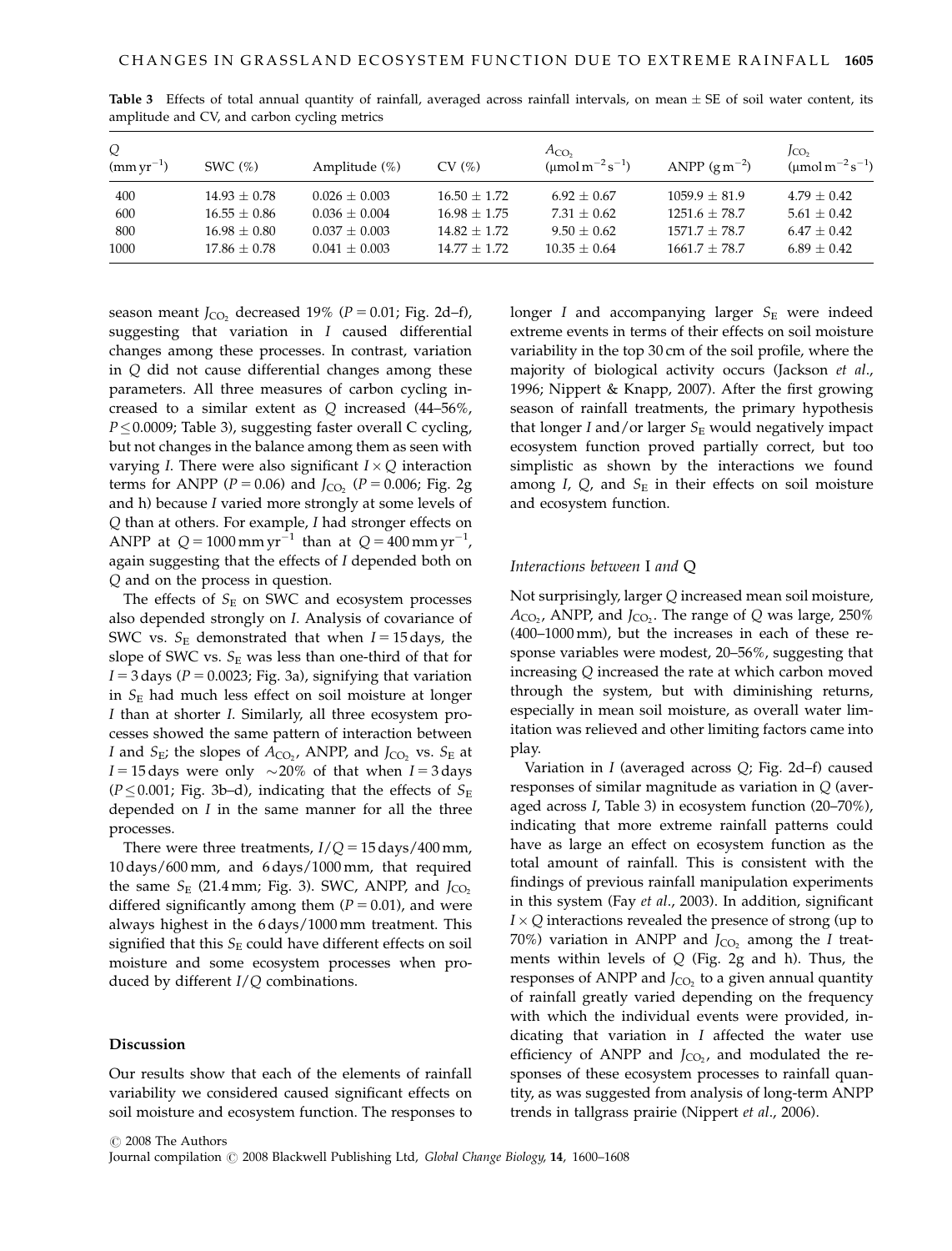

Fig. 3 Mean soil water content and ecosystem processes for the sixteen  $I \times Q$  treatments, plotted by the associated  $S_E$ . Insets: the slopes of these variables, per mm change in  $S_E$  for the four I treatments. Error bars denote  $\pm 1$  SE. Arrows mark the three treatments sharing the same event size (21.4 mm).

# Responses to I

Variation in I caused both increases and decreases in ecosystem function (Fig. 2d–f), with longer I increasing leaf-level carbon uptake  $(A_{CO_2})$  while simultaneously reducing the carbon efflux from the soil. Previous

studies have also reported mixed  $(+/-)$  responses in ecosystem processes to changes in rainfall frequency or pattern (Ogle & Reynolds, 2004), sometimes modulated by N availability (Maestre & Reynolds, 2007) or topoedaphic factors (Swemmer et al., 2006). The strong increase with longer I was seen in the process  $(A_{CO_2})$  that is most strongly coupled to water stress. The larger events associated with longer I were clearly more effective events from the perspective of leaf carbon gain, likely because longer I shifted soil moisture deeper in the profile and thus reduced temporal variability compared with the surface layer, stabilizing plant water supplies against increased variability in the surface layer. Increased N availability may also have contributed to higher  $A_{CO_2}$  (Maestre & Reynolds, 2007). The reduction in  $J_{\text{CO}}$ , at longer I was expected (Harper *et al.*, 2005) and is primarily due to longer periods of soil moisture deficit in the surface layer where roots and microbes are concentrated. The smaller response to I in  $J_{\text{CO}}$ , compared with  $A_{\text{CO}}$ , likely reflects the co-limitation of  $J_{\text{CO}}$ , by water and temperature (Luo & Zhou, 2006). The lack of response to I in ANPP may reflect a greater fraction of assimilated C allocated belowground and hence not accounted for by an estimate of aboveground productivity. The lack of response in ANPP also suggests that the threshold dry interval required to suppress ANPP was  $>$ 15 days for this experimental system.

The change we observed in the balance between carbon uptake (via  $A_{CO_2}$ ) and carbon loss (via  $J_{CO_2}$ ) suggests that longer I resulted in greater net ecosystem uptake of C, and that more extreme rainfall patterns could have important implications for carbon cycling via an increase in C uptake relative to loss. Potts et al. (2006) reported shifts in the balance between carbon uptake and output after a rainfall pulse; our findings extend their results to repeated pulses during an entire growing season. This change in balance may increase the sink strength of the system with respect to C (Sponseller, 2007) and, therefore, increase C sequestration, especially if accompanied by downward shifts in root depth distributions, which would be expected with longer dry intervals between rainfall events (Luo et al., 2001; Bonan, 2002). Recent models and field evidence suggest that North American terrestrial ecosystems will gain C (Schimel et al., 2000; Jastrow et al., 2005) due to anthropogenic increases in atmospheric  $[CO<sub>2</sub>]$  (Bonan, 2002). Greater net uptake of C, as our results suggest could happen with more extreme rainfall events (longer  $I$ , larger  $S_F$ ), could reinforce the effects of  $CO<sub>2</sub>$  on carbon sequestration.

#### Interactions between I and  $S_{\rm E}$

Another major effect was the interaction between longer I and the responses of SWC and the three ecosystem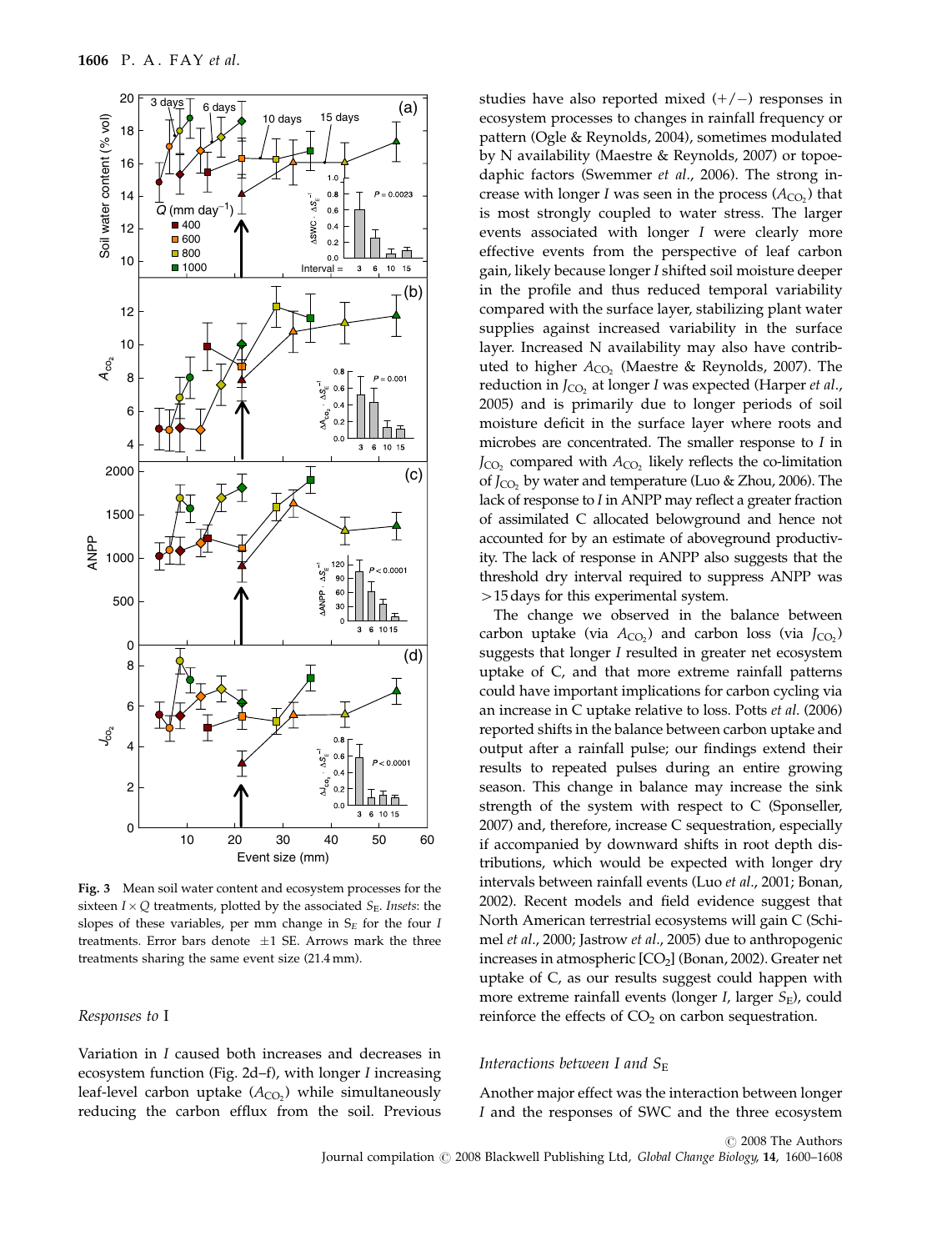processes to varying  $S_E$  (Fig. 3). In all cases, the variation in  $S_E$  within each I caused less change in soil moisture and ecosystem function when I was long (and events less frequent) than when I was short. The increased sensitivity to variation in  $S_E$  at short I suggests that the frequent inputs of water primed the system to respond to subsequent events, as Loik (2007) found, and that this priming effect was lost at longer I. A more extreme rainfall regime in I and  $S_{\rm E}$ could, therefore, result in both a shift in the balance among ecosystem processes and increased resistance to variation in event size, even though longer I and larger  $S_{\rm E}$  were associated with greater short-term (days, weeks) temporal variation in SWC (Fig. 2). Potts et al. (2006) also reported that increased rainfall variability was capable of causing independent responses in different ecosystem components, leading to alternative functional states with respect to carbon cycling in semiarid grassland. We suggest that the changes in carbon balance and stability that we found may make mesic grassland more resistant to some effects of increased  $[CO<sub>2</sub>]$ . For example, longer I could offset the enhanced plant water status associated with  $CO<sub>2</sub>$  enrichment (Anderson et al., 2001), lowering C uptake and productivity. In a shortgrass steppe, drought offset the effects of  $CO<sub>2</sub>$  enrichment on aboveground biomass seen in wetter years (Morgan et al., 2001; Nelson et al., 2004).

#### Different treatments, same  $S_E$

A useful feature of the treatment structure in this experiment was that three of the  $I/Q$  combinations shared the same event size (21.4 mm), affording a test of the effects of different overall patterns of variation while controlling for event size. The three treatments varied in both  $Q$  (400, 600, and 1000 mm  $yr^{-1}$ ) and the CV of soil moisture (12%, 18%, and 22%, respectively; Table 1). The significant differences in soil moisture, ANPP, and  $J_{CO}$ , among these treatments meant that a given event size was of different value, in terms of ecosystem response, depending on both the quantity of rainfall and the variability in soil moisture of the rainfall regime that spawned that event size (White et al., 2000).

#### Conclusions

The impacts of variation in  $Q$ , I, and  $S_{\rm E}$  on ecosystem function have resisted simple characterization, in part because of the hierarchical structure of rainfall variability and complex interactions among these three elements, which are difficult to separate in field studies experiencing natural rainfall regimes. These results

suggest that ecosystem responses to future extreme rainfall patterns are likely to be variable and dependant on the specific ways that I,  $Q$ , and  $S_F$  combine during each growing season. A practical implication of these results is that the increases in extreme events that have already been documented (Groisman et al., 2005) and are forecasted to continue (Christensen & Hewitson, 2007) have the potential to substantially alter ecosystem function and carbon sequestration in grasslands under future climates. We need better predictions of rainfall event sizes, the intervals between events, and annual totals, as well as further field data from experiments that manipulate  $CO<sub>2</sub>$ , temperature, and rainfall events in order to correctly characterize ecosystem functional responses to climate change. With this information, ecosystem models will then be able to more effectively forecast carbon dynamics under the combined effects of extreme rainfall, warming, and  $CO<sub>2</sub>$  regimes (Norby & Luo, 2004).

## Acknowledgements

We thank John Blair, Susan Schwinning, Travis Huxman, Wayne Polley, Donald Kaufman, Alan Knapp, Heather Throop, and Virginia Jin for their suggestions on the manuscript, Tom Van Slyke and Jim Larkins for logistical support, Meghan Dinkins and Rose Phillips for assistance in the field, Andrea Griffith for preparing the manuscript, the USDA-NRCS Plant Materials Center for seed, and the National Science Foundation (02-12409).

#### References

- Alley RB, Berntsen T, Bindoff NL et al. (2007) Climate Change 2007: The Physical Science Basis, Summary for Policy Makers. IPCC Secretariat, Geneva, Switzerland.
- Anderson LJ, Maherali H, Johnson HB, Polley HW, Jackson RB (2001) Gas exchange and photosynthetic acclimation over subambient to elevated  $CO<sub>2</sub>$  in a C-3-C-4 grassland. Global Change Biology, 7, 693–707.
- Bennett EM, Peterson GD, Levitt EA (2005) Looking to the future of ecosystem services. Ecosystems, 8, 125–132.
- Bonan GB (2002) Ecological Climatology. Cambridge University Press, Cambridge, UK.
- Christensen JH, Hewitson B (2007) Regional climate projections. In: Climate Change 2007: The Physical Science Basis. Contribution of Working Group I to the Fourth Assessment Report of the Intergovernmental Panel on Climate change (eds Solomon S, Qin D, Manning M et al.), pp. 847–940. Cambridge University Press, Cambridge, UK and New York, NY, USA.
- Easterling DR, Evans JL, Groisman PY, Karl TR, Kunkel KE, Ambenje P (2000) Observed variability and trends in extreme climate events: a brief review. Bulletin of the American Meteorological Society, 81, 417–425.
- Fay PA, Carlisle JD, Knapp AK, Blair JM, Collins SL (2003) Productivity responses to altered rainfall patterns in a C4 dominated grassland. Oecologia, 137, 245–251.